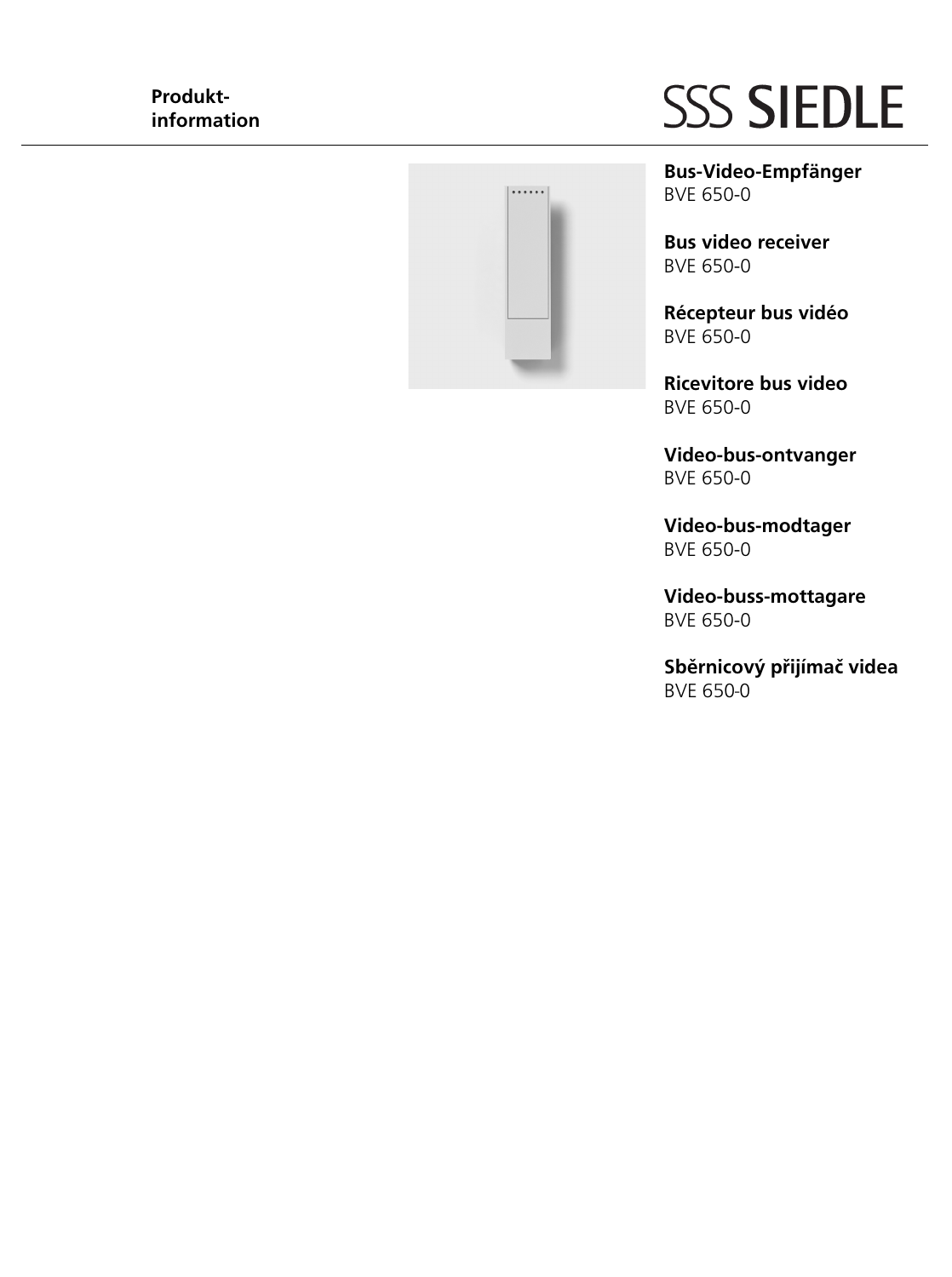## English

# **Montage**

## **Application**

The bus video receiver BVE 650-... is used for the conversion of video and control signals and for the power supply from the 2-wire bus to the monitor.

The BVE 650-... is mounted in a row on the left hand side of the monitor MOM/MOC/MOCT 711-...

In general, the BVE 650-... is supplied as a wall surface-mounted unit but with the ZMF 611-10 accessory can also be used as a table-top unit and with the flush mount frame accessory ZUR ... as a flush-mounted unit.

The installation is routed via the bus video receiver. For this reason, when installing as a surface-mounted unit, a flush junction box should be positioned behind the bus video receiver. The bus video receiver is suitable for monochrome and colour video transmission.

#### **Installation**

When using several BVE bus video receivers, these must be connected using a spur line via bus video distributor unsymmetric BVVU 650-...

#### **Note**

**The looping through from BVE to BVE is not allowed.**

#### **Mounting the combination BTS/BTC 750-... and MOM/MOC/ MOCT 711-...**

*1 Open the units.*  **2** (no illustration) Disconnect the light current connector and 2-pin flat connector at the video cable, and separate from the base plate of the MOM/MOC/MOCT 711-... .

*3 Break out the prepared connecting webs "a" in the unit bases and screw the bases together using the connecting elements supplied with the bus video receiver and the monitor.* 

*4 Fasten the units on the wall. Connect in accordance with the relevant wiring diagram.* 

#### **5** (no illustration)

Plug in the following connecting cables provided with the BVE: **a** Connect the 4-core connecting cable at the BTS/BTC 750-... at terminals "Ta, Tb" as well as "15" and "16", and on the circuit board of the BVE at the HT connector (JP1*).* **b** Plug the ribbon cable at the BVE in the MOM/MOC connector (JP3) and at the monitor MOM/MOC/ MOCT 711-...in the base plate on the left at "VBE". **c** Plug the video cable at the BVE in the video connector "(JP2)" and at the monitor MOM/MOC/ MOCT 711-... in the base plate at the Video connector "(JP19)". *6 Plug the light current connector on the base plate of the MOM/MOC/ MOCT 711-... and close the housing components again.* **7** (no illustration)

#### **Terminal assignment:**

**TaM/TbM** bus wires

**+M/-M** External supply voltage 20-30 V DC

## **External voltage supply if using "Video memory accessory" ZVM 711-..., MOCT 711-... or parallel connection of Monitors**

Monitor and ZVM 711-... is supplied via a separate line rectifier e.g. VNG 602-... Voltage input **must** take place at the relevant BVE 650-... at terminals "+M" and "-M", **not** at MOM/ MOC/MOCT 711-

## **Specifications**

- Cores at the input interchangeable
- External supply polarisation protected
- Temperature range -0 to + 40° C
- Protection class IP 20
- Dimensions 90 x 230 x 35 mm

## Français

# **Montage**

### **Application**

Le récepteur bus vidéo BVE 650-... sert à la conversion des signaux audio, vidéo et les commandes du bus à 2 fils vers le moniteur, et aussi comme alimentation en courant. Le BVE 650-... est aligné à gauche du moniteur MOM/MOC/ MOCT 711-...

Le BVE 650-... est livré en version murale en saillie, mais il peut aussi être utilisé comme appareil de table avec l'accessoire ZMF 611-10 ou comme appareil encastré avec l'accessoire cadre de montage ZUR ... .

L'câblage 2 fils passe par le récepteur bus vidéo, pour cette raison il est conseillé de prévoir un simple boîtier d'encastrement (p.e. pour prise) derrière le récepteur bus vidéo. Le récepteur bus vidéo se prête à la transmission d'images vidéo en noir et blanc et en couleur.

#### **Installation**

En cas d'utilisation de plusieurs récepteurs bus vidéo BVE, il est recommandé de les brancher par l'intermédiaire de distributeurs bus vidéo BVVU 650-... moyennant une ligne directe.

#### **Attention**

**Le montage en serie de BVE vers BVE (parallell) n'est pas authorisé** 

#### **Montage de la combinaison BTS/BTC 750-... et MOM/MOC/ MOCT 711-...**

*1 Ouvrir les appareils.*  **2** (sans illustration) Débrancher la prise de courant faible et la prise bipolaire du câble vidéo de la platine de base du MOM/MOC/MOCT 711-... .

*3 Briser les entretoises préestampées "a" situées dans les éléments inférieurs des appareils et assembler les éléments inférieurs avec les pièces de liaison jointes au récepteur bus vidéo et au moniteur.*

*4 Fixer les appareils au mur et les brancher conformément au schéma électrique extérieur correspondant.*